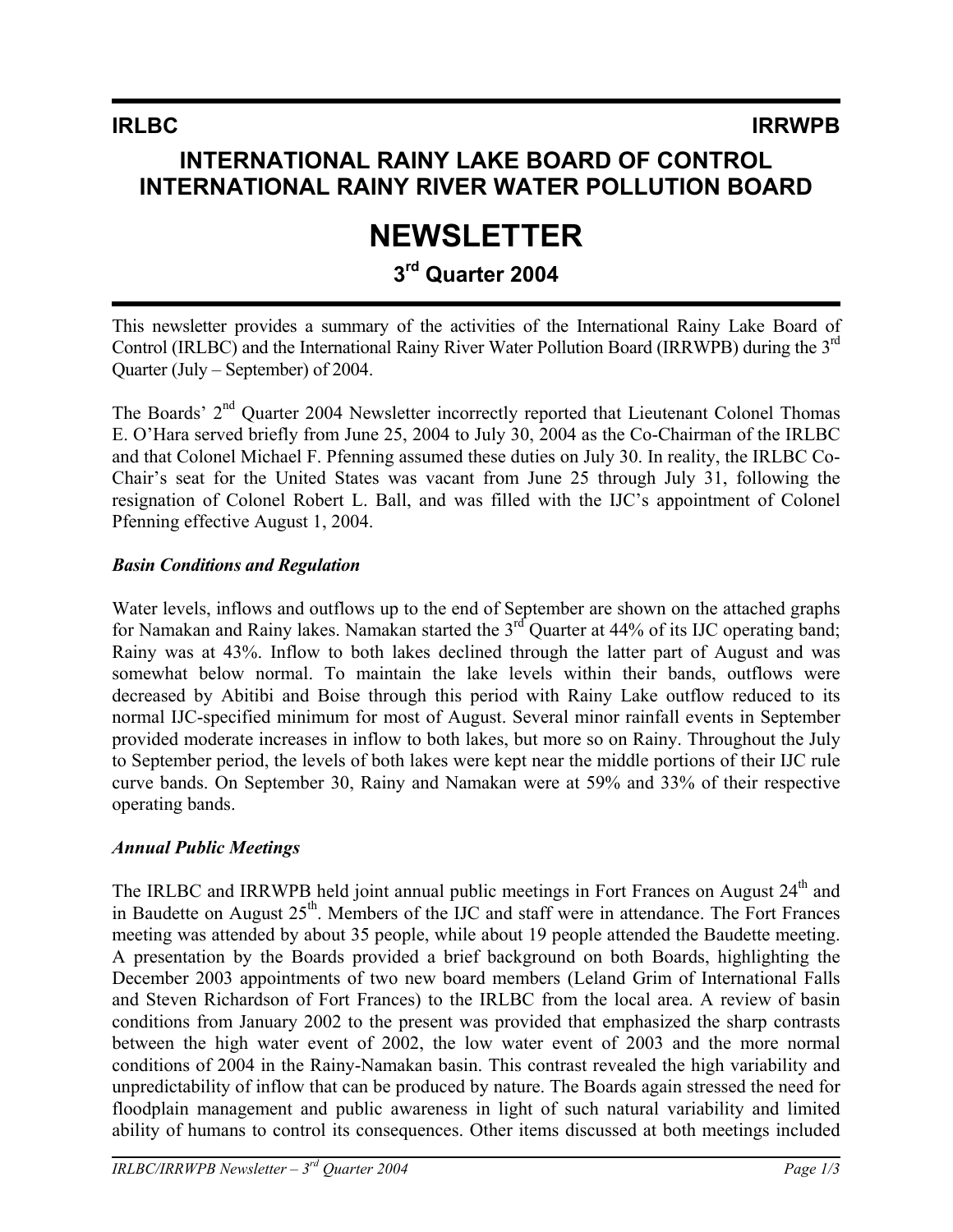the IJC's International Watersheds Initiative, hydropower peaking on the Rainy River, a blockage of the Gold Portage overflow into Rainy Lake by a beaver dam (see the Boards' 2<sup>nd</sup> Quarter 2004 Newsletter for details), and access to information contained on the Boards' web sites. At the Baudette meeting, public concerns were expressed over shoreline erosion and nutrient influx related to Lake of the Woods. Also, general concerns were raised over control of exotic species. Board members and staff answered questions from the public at both meetings.

#### *Board Meetings Summary*

The IRLBC and IRRWPB held one joint conference call in the  $3<sup>rd</sup>$  Quarter on July 20, 2004. Key topics of discussion included work on two Commission information requests (IJC Watersheds Initiative and dam security and maintenance information update), hydropower peaking on the Rainy River, and an update on preparations for the August 24-25, 2004 Annual Public Meetings in the Basin. Other topics on the call agenda included an update on basin conditions, Lake of the Woods water quality concerns and needed improvements to the Boards' web sites.

#### *IJC International Watersheds Initiative*

The Boards' responded to a request from the IJC for assistance in identifying specific projects/initiatives that the Boards would like to undertake in support of the Commission's International [Watersheds Initiative](http://www.ijc.org/conseil_board/watershed/en/watershed_home_accueil.htm). The Boards recommended several projects/initiatives and provided estimated funding requirements to the IJC in a September 23<sup>rd</sup> letter. These projects/initiatives included:

- *1) Floodplain Management Technical work to define the floodplain area and/or hazard-land levels for Namakan and Rainy lakes and along the Rainy River in connection with a public education process using a multi-media approach aimed at raising public awareness in the Rainy-Namakan basin of water levels that can occur, educating the public about the shoreline hazard land area and how it should be used, and encouraging local governments to adopt and enforce hazard land zones with appropriate development restrictions.*
- *2) Local Involvement Increased level of participation by the Boards in relevant basin issues and increased interaction with basin interests to foster development of collaborative initiatives and synergistic solutions to the management of basin water resources.*
- *3) Hydrologic/Hydraulic Modelling Development of hydraulic/hydrologic models for the Rainy River and Namakan Chain of Lakes. The Rainy River model would provide a much needed tool for use in determining flood levels on the Rainy River and for use in assessments of existing or future issues affecting Rainy River levels, flows, water quality, fish and wildlife and other environmental issues. The Namkan model would allow the Boards to assess the potential for the new 2000 rule curves to cause more frequent high water events and/or higher peak levels on Crane Lake.*

The Commission is preparing its second report to governments under the International Watershed Boards Reference of November 19, 1998. In its report, the Commission intends to request funding support from governments for this initiative and the activities of its boards.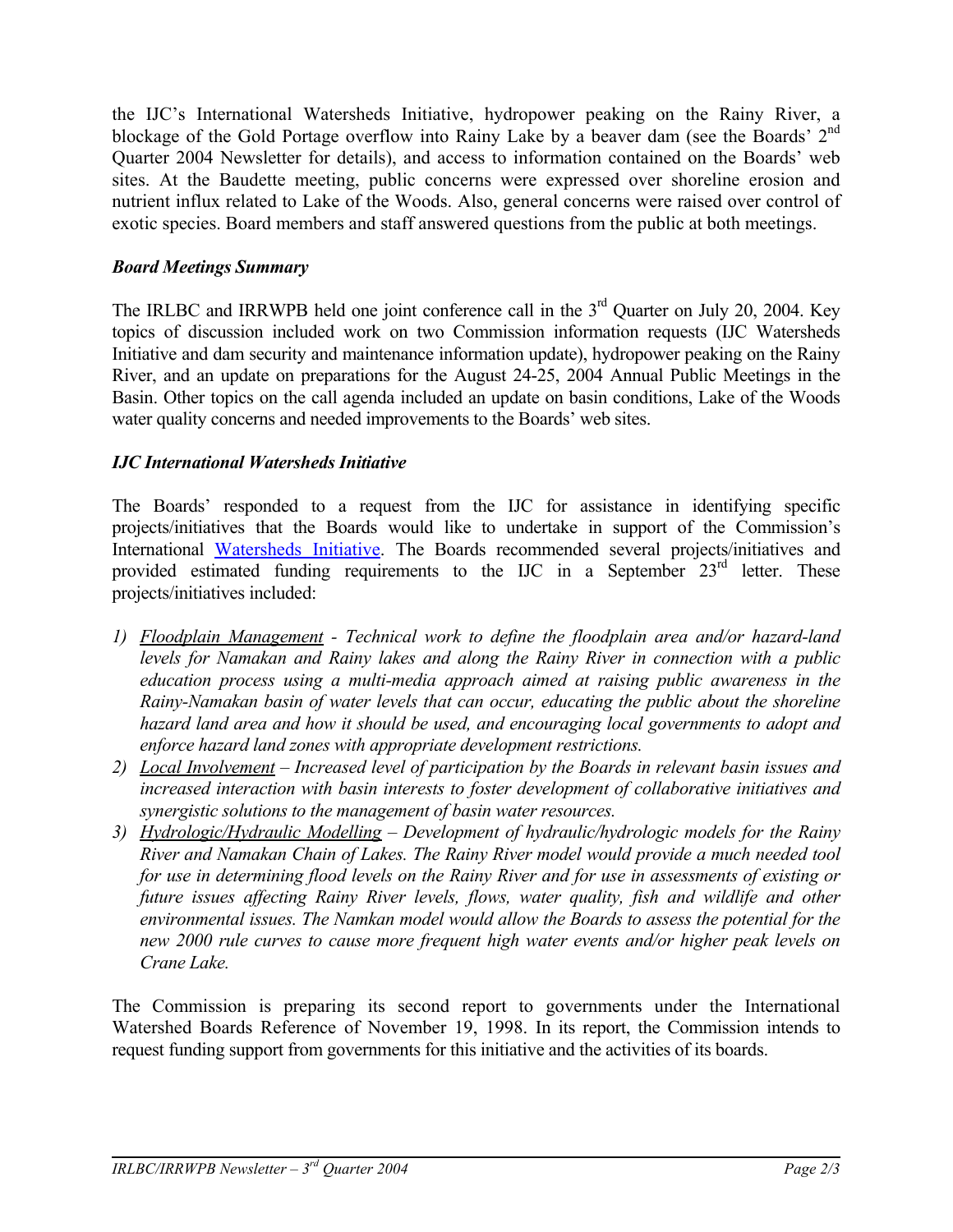#### *Dam Security and Maintenance*

The IJC requested the IRLBC to update security and maintenance data for dams subject to Commission Orders. This routine request was subsequently completed through information submitted by the IRLBC, Boise Cascade and Abitibi Consolidated.

> *Questions or comments? Contact the Boards' Secretary: Kari Layman USACE - St. Paul District 190 Fifth Street East St. Paul, Minnesota 55101 - 1638 Phone: 612 290-5424 Fax: 612 290-5841 Email: [Kari.L.Layman@usace.army.mil](mailto:Kari.L.Layman@usace.army.mil)*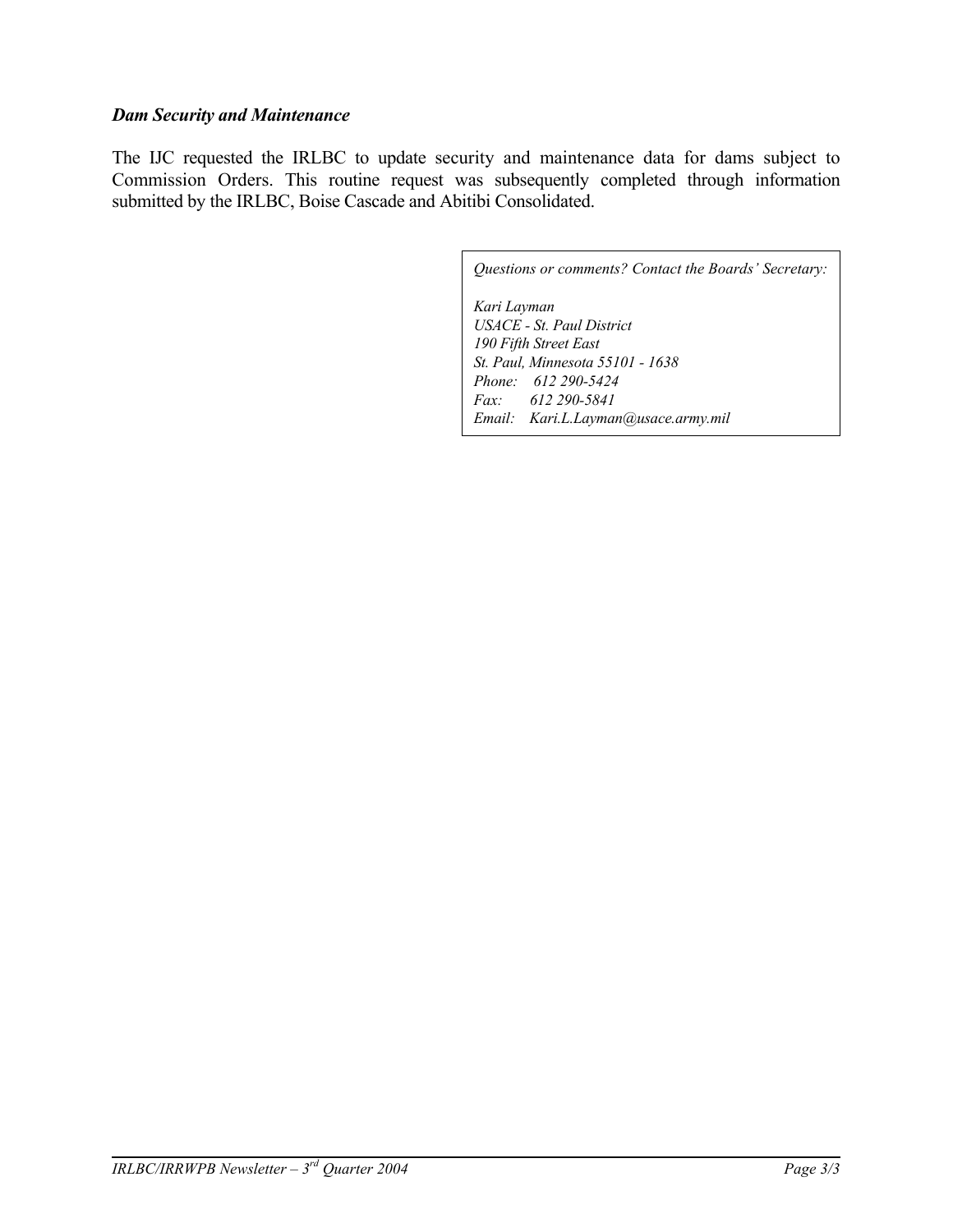

## NAMAKAN LAKE